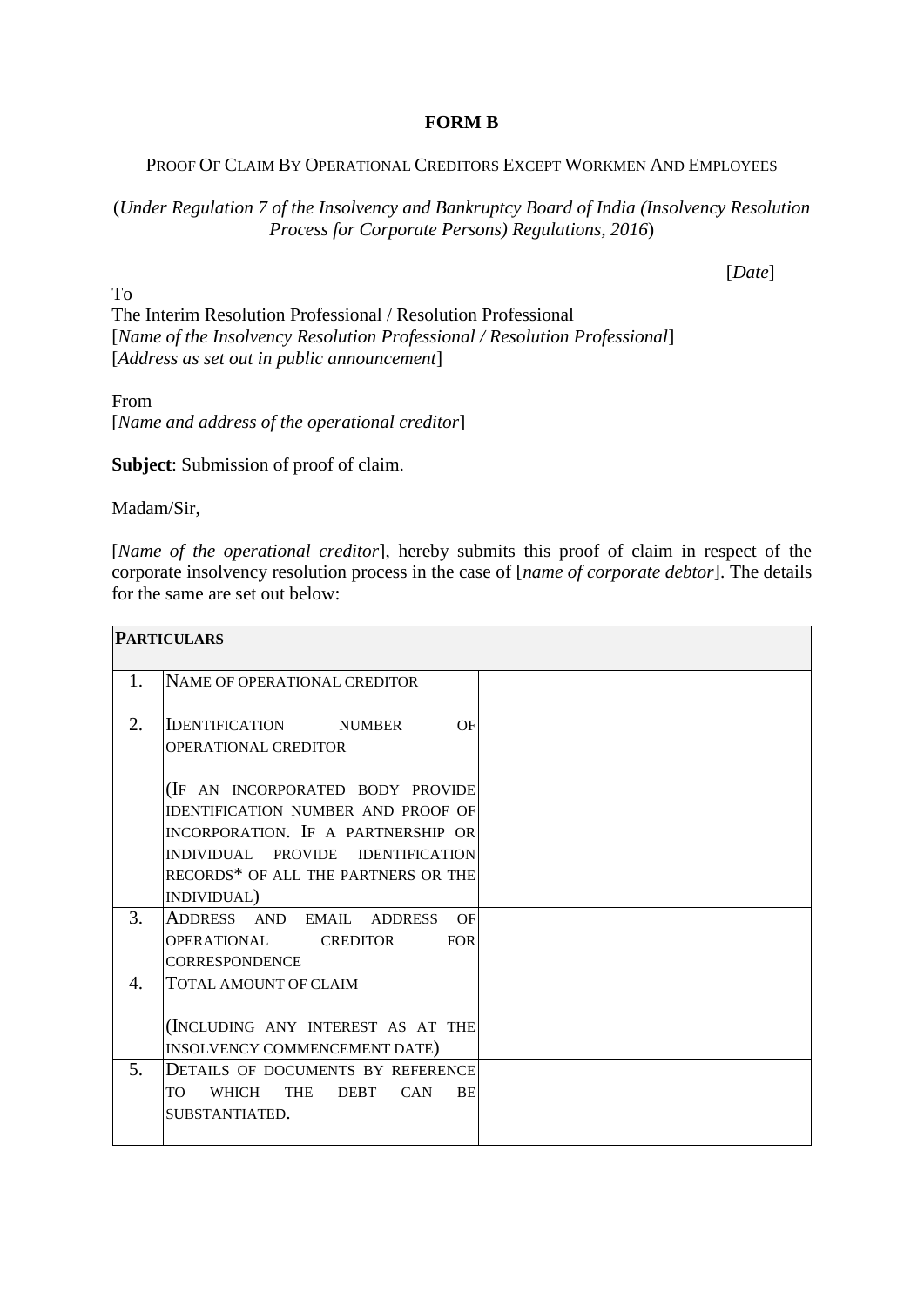| <b>PARTICULARS</b>                                                                                                                                                            |                                                                                                                                                                                                                        |  |  |
|-------------------------------------------------------------------------------------------------------------------------------------------------------------------------------|------------------------------------------------------------------------------------------------------------------------------------------------------------------------------------------------------------------------|--|--|
| 6.                                                                                                                                                                            | DETAILS OF ANY DISPUTE AS WELL AS THE<br>RECORD OF PENDENCY OR ORDER OF SUIT<br>OR ARBITRATION PROCEEDINGS                                                                                                             |  |  |
| 7.                                                                                                                                                                            | DETAILS OF HOW AND<br><b>DEBT</b><br>WHEN<br><b>INCURRED</b>                                                                                                                                                           |  |  |
| 8.                                                                                                                                                                            | DETAILS<br>OF<br>ANY<br><b>MUTUAL</b><br>CREDIT,<br>MUTUAL DEBTS, OR OTHER<br><b>MUTUAL</b><br>DEALINGS BETWEEN<br><b>THE</b><br><b>CORPORATE</b><br>DEBTOR AND THE CREDITOR WHICH MAY<br>BE SET-OFF AGAINST THE CLAIM |  |  |
| 9.                                                                                                                                                                            | <b>DETAILS OF:</b><br>any security held, the value of<br>а.<br>security and its date, or<br>any retention of title arrangement in<br>b.<br>respect of goods or properties to<br>which the claim refers                 |  |  |
| 10.                                                                                                                                                                           | DETAILS OF THE BANK ACCOUNT TO<br>WHICH THE AMOUNT OF THE CLAIM OR ANY<br>PART THEREOF CAN BE TRANSFERRED<br>PURSUANT TO A RESOLUTION PLAN                                                                             |  |  |
| 11.                                                                                                                                                                           | LIST OF DOCUMENTS ATTACHED TO THIS<br>PROOF OF CLAIM IN ORDER TO PROVE THE<br>EXISTENCE AND NON-PAYMENT OF CLAIM<br>DUE TO THE OPERATIONAL CREDITOR                                                                    |  |  |
| Signature of operational creditor or person authorised to act on his behalf<br>[Please enclose the authority if this is being submitted on behalf of an operational creditor] |                                                                                                                                                                                                                        |  |  |
| Name in BLOCK LETTERS                                                                                                                                                         |                                                                                                                                                                                                                        |  |  |
| Position with or in relation to creditor                                                                                                                                      |                                                                                                                                                                                                                        |  |  |
| Address of person signing                                                                                                                                                     |                                                                                                                                                                                                                        |  |  |

\*PAN number, passport, AADHAAR Card or the identity card issued by the Election Commission of India